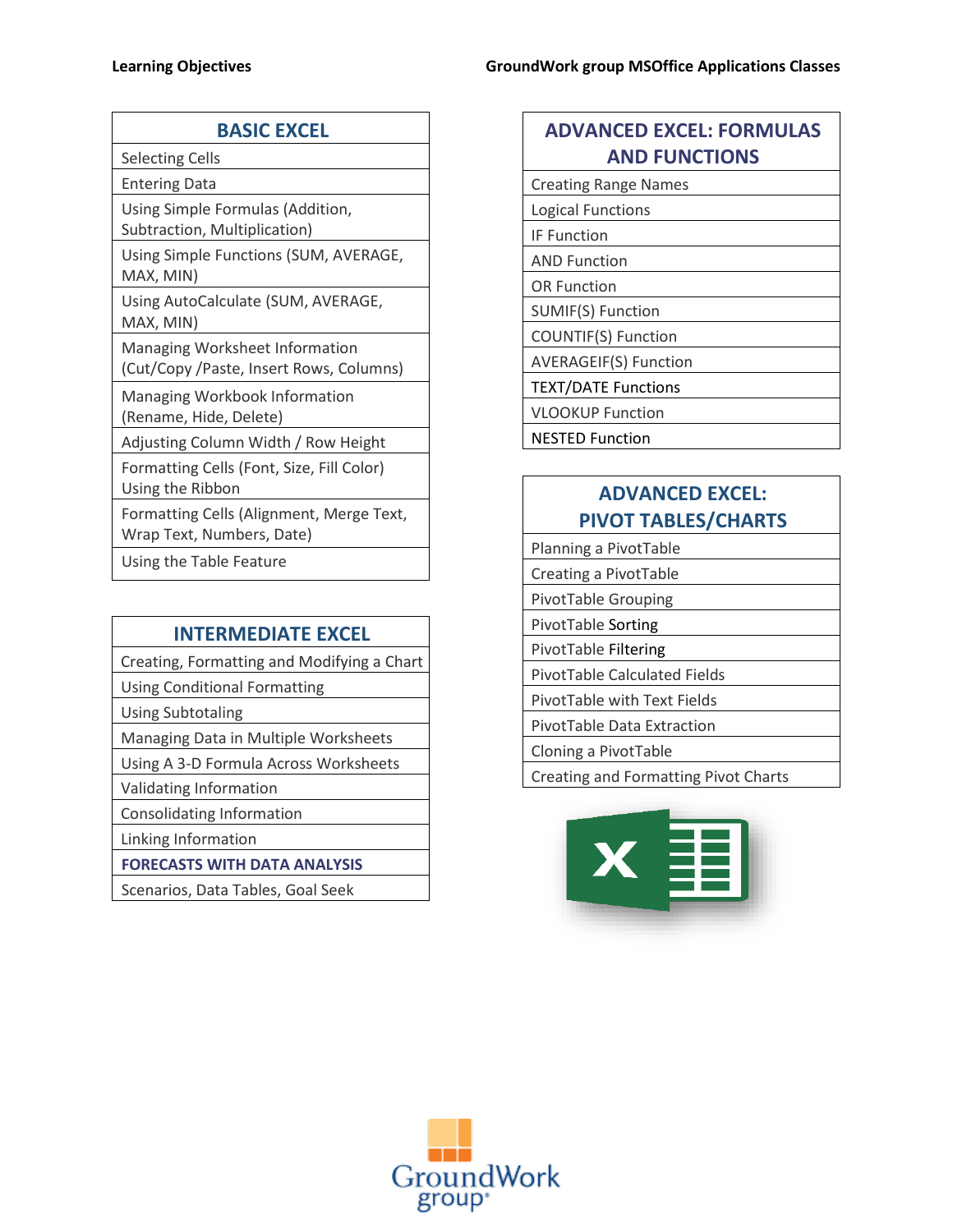Inserting Text in a Document

Using the Backspace and Delete keys to Edit Text

Moving, Cutting and Copying text

Changing Font Type and Font Size

Formatting Text with Bold, Italic and Underline

Changing Text Color

Aligning Text

Changing Margins

Creating Bulleted and Numbered Lists

Using Spell Check

Using Find and Replace

Printing a Document



| <b>ADVANCED WORD</b>                 |
|--------------------------------------|
| <b>TRACKING CHANGES, WORKING IN</b>  |
| <b>LONGER DOCUMENTS, SHARING</b>     |
| <b>DATA AND MERGING</b>              |
| <b>Using Styles</b>                  |
| <b>Inserting Page Breaks</b>         |
| <b>Inserting Page Numbers</b>        |
| <b>Inserting Headers and Footers</b> |

Protecting Documents

Mail Merge: Letters and Labels

Inserting Page Breaks

Creating a Table of Contents

Working in Outline View Working with Columns Sharing Information

Inserting Footnotes and Endnotes

# **ADVANCED WORD TABLES AND ONLINE FORMS**

Inserting a Table

- Working with Rows And Columns
- Merging Cells
- Applying Table Formatting
- Inserting Table Formulas
- Using Tables In Flyer Templates

Creating Online Forms

- Inserting Form Content Controls
- Protecting a Form
- Using Form Templates

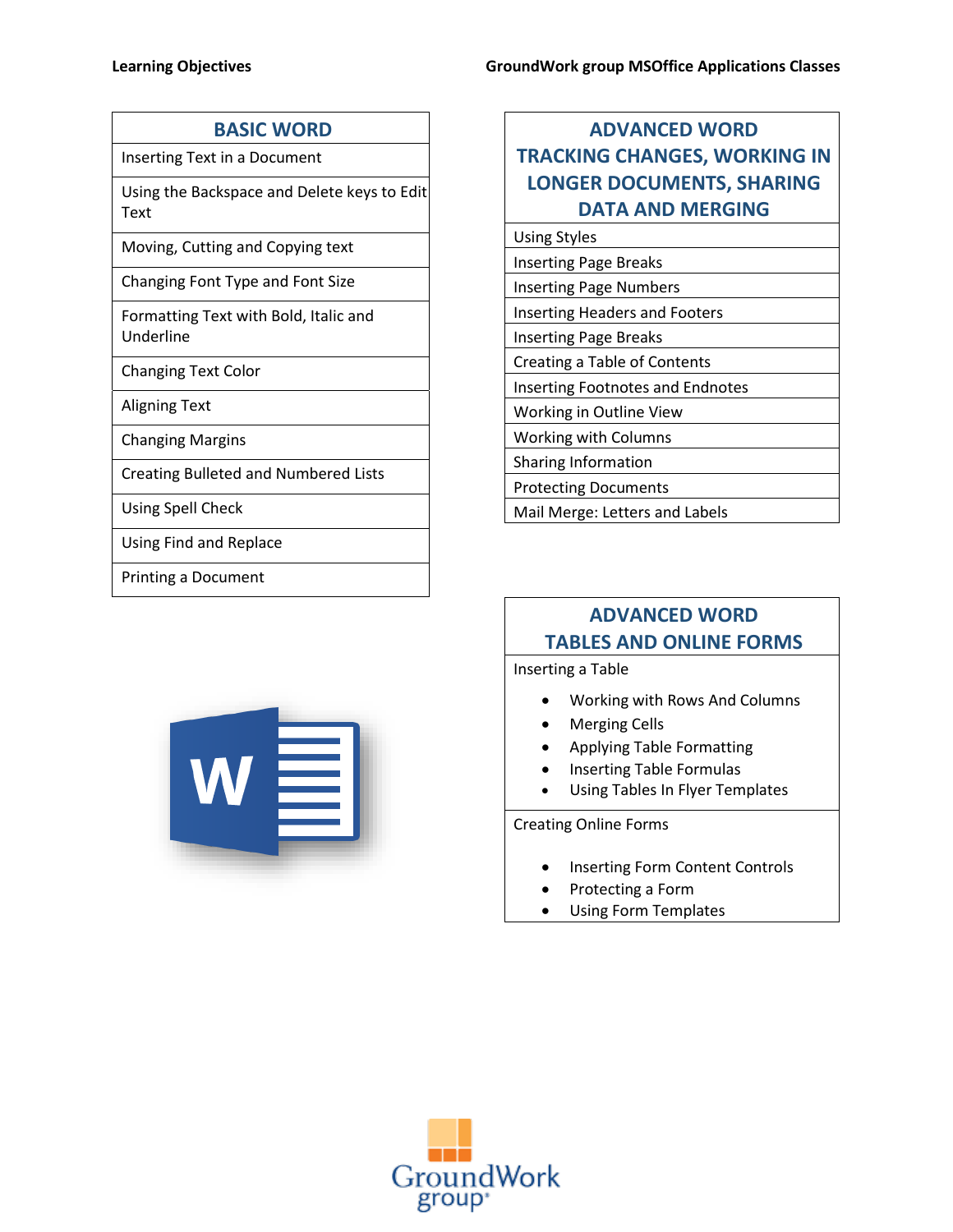### **BASIC OUTLOOK**

Attaching Files to an Email Message

Flagging Email Messages for Follow-up

Assigning Color Categories to Emails

Organizing Messages in Folders

Searching for Messages

Setting Automatic Replies

Scheduling a Calendar Appointment

Scheduling a Calendar Meeting

### **OUTLOOK: BEYOND THE BASICS**

Scheduling a Recurring Calendar Appointment/Meeting Editing/Deleting Calendar Appointment/Meeting

Scheduling Appointment/Meeting with Reminder,

Notes and Attachment Options Sharing a Calendar

Creating an Email Template

Creating QuickSteps and Rules

Delegating Folder Access

Using Tasks







# **POWERPOINT AND SWAY: CREATING ENGAGING PRESENTATIONS**

Using Slide Masters

Inserting Tables

Inserting SmartArt

Inserting Charts

Inserting Audio/Video

Using Animation

Creating a Basic Sway Presentation